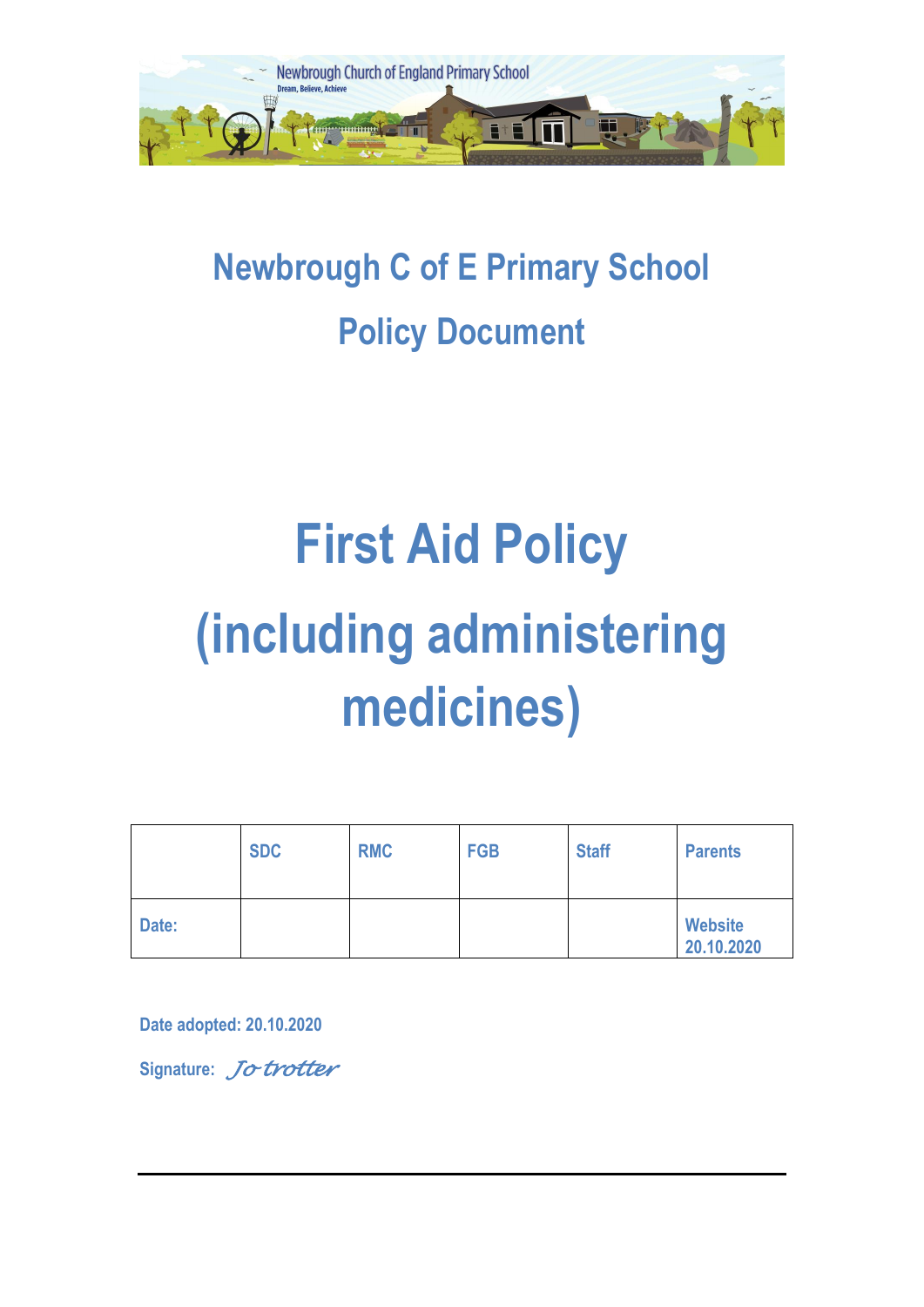

The health and safety of all children at Newbrough C of E Primary School is of the highest importance to all staff.

The purpose of this policy is to explain the practices in place to address the health needs of the children which may be as a result of accidents or medical conditions.

At Newbrough C of E Primary School the members of staff trained (October 2020) to administer First Aid are: Paula Hall Janet Hodgson Gemma Briddock Liz Johnson Jo Trotter Jane Stevens Jake Chapman

First Aid training is carried out in line with current health and safety recommendations. Training is valid for 3 years and will be renewed as appropriate to the needs of the school.

All reported accidents are recorded in the Accident Record Book. Any injuries are recorded and parents are informed with a copy from the Accident Reporting book. In event of serious injury or concerns parents are informed by telephone.

If needed, ambulances are summoned by Mrs Trotter or Mrs Hudson.

Pupils should be accompanied to hospital by parents, if this is not possible by a member of the school staff designated by Mrs Trotter, Head Teacher.

Parents must be informed immediately. If unavailable, emergency contact numbers must be tried.

**It is important that parents/carers inform the school office of any changes in contact information immediately and contact details are kept up to date.**

#### **Administration of Medication**

Staff who have volunteered or who are employed for the purpose of administration of medication and health care:

- Should receive training and advice from the appropriate health practitioner i.e. the school nursing service.
- Training will be updated appropriately and recorded.
- Staff are responsible for notifying the school when their training requires updating and for ensuring this is arranged.
- Staff involved in specific complex procedures e.g. medication via gastrostomy tube, oxygen therapy, will receive a certificate following training accreditation confirming their ability to perform the procedure.
- Medicine should be administered in an appropriate/confidential room.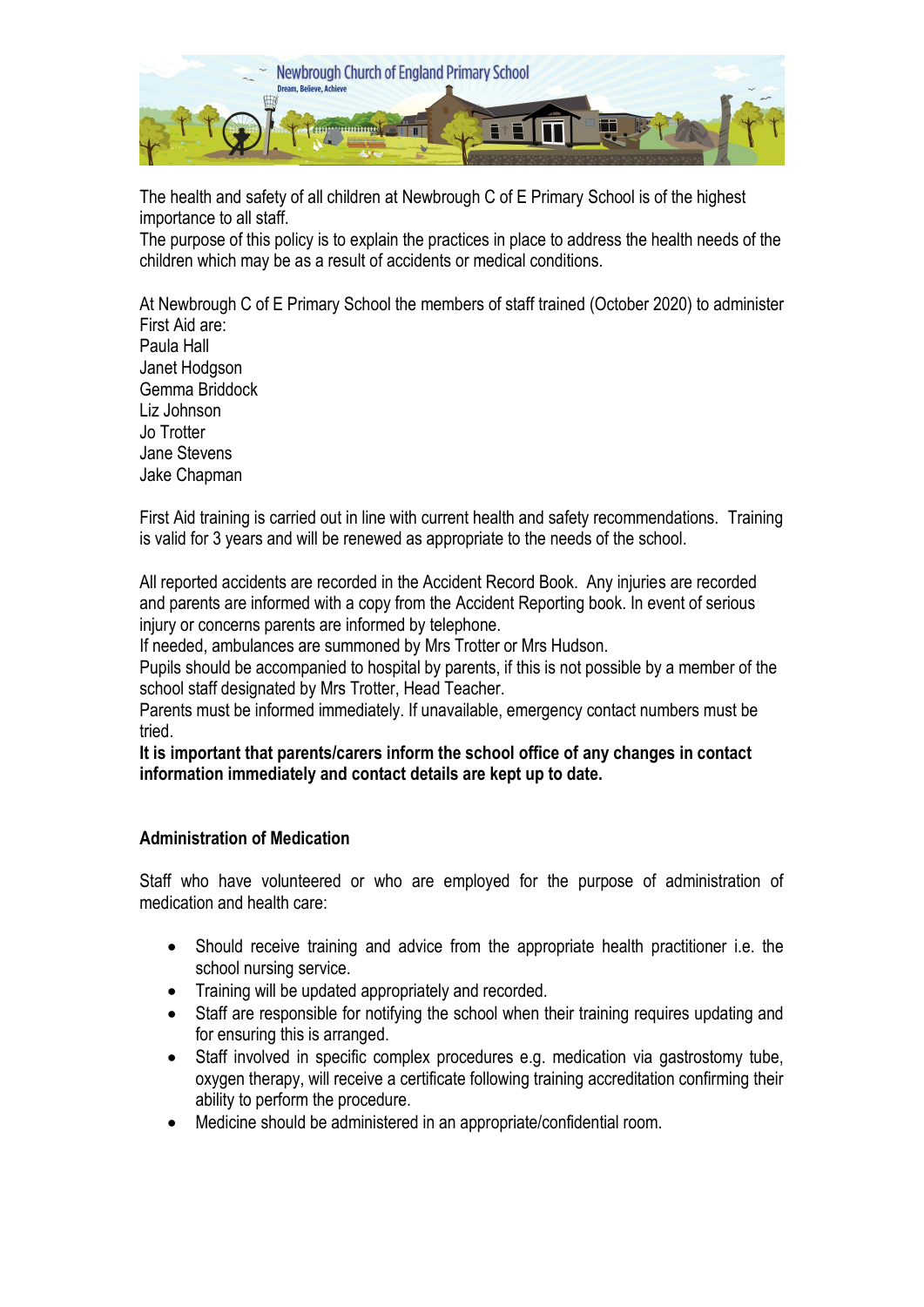

- Before medication is administered, the child's identity must be established by checking with another competent adult, who should also confirm the correct medication is being administered.
- Staff will follow directions for administration provided in writing by the health practitioner.
- Staff will record details of each administration.
- A child should never be forced to accept medication and where medication is refused parents will be informed.
- Staff will be provided with appropriate protection ie: barrier gloves by the school

#### **PARENTAL RESPONSIBILITY**

- Parents/Carers have the prime responsibility for their child's health and should provide the school with information about their child's medical condition. This should be done upon admission or when their child first develops a medical need.
- Where a child has a short term medical need, ie: a broken arm, a medical protocol will be drawn up with the Parents/Carers. Protocols must be completed regarding individuals with special consideration and this information will be communicated to all staff and kept in the Protocol File in the school office.
- Where a child has a long term medical condition, ie: epilepsy, a Health Care Plan will be written. This will include:
	- Details of child's condition, including triggers or warning signs
	- Special Requirements/medication
	- Any side effects of medication
	- What constitutes an emergency
	- What action to take in an emergency
	- What not to do in the event of an emergency
	- Who to contact in an emergency
	- The role the staff can play

**It is important that parents/carers inform the school office of any changes in contact information immediately and contact details are kept up to date.**

#### **MEDICAL CONDITIONS REQUIRING EMERGENCY TREATMENT**

Medication prescribed in case of an emergency to treat a known medical condition, (e.g. severe allergic reaction, severe epilepsy) - will be administrated only after a protocol/health care plan has been drawn up. Agreed procedures will be followed and necessary training given to staff.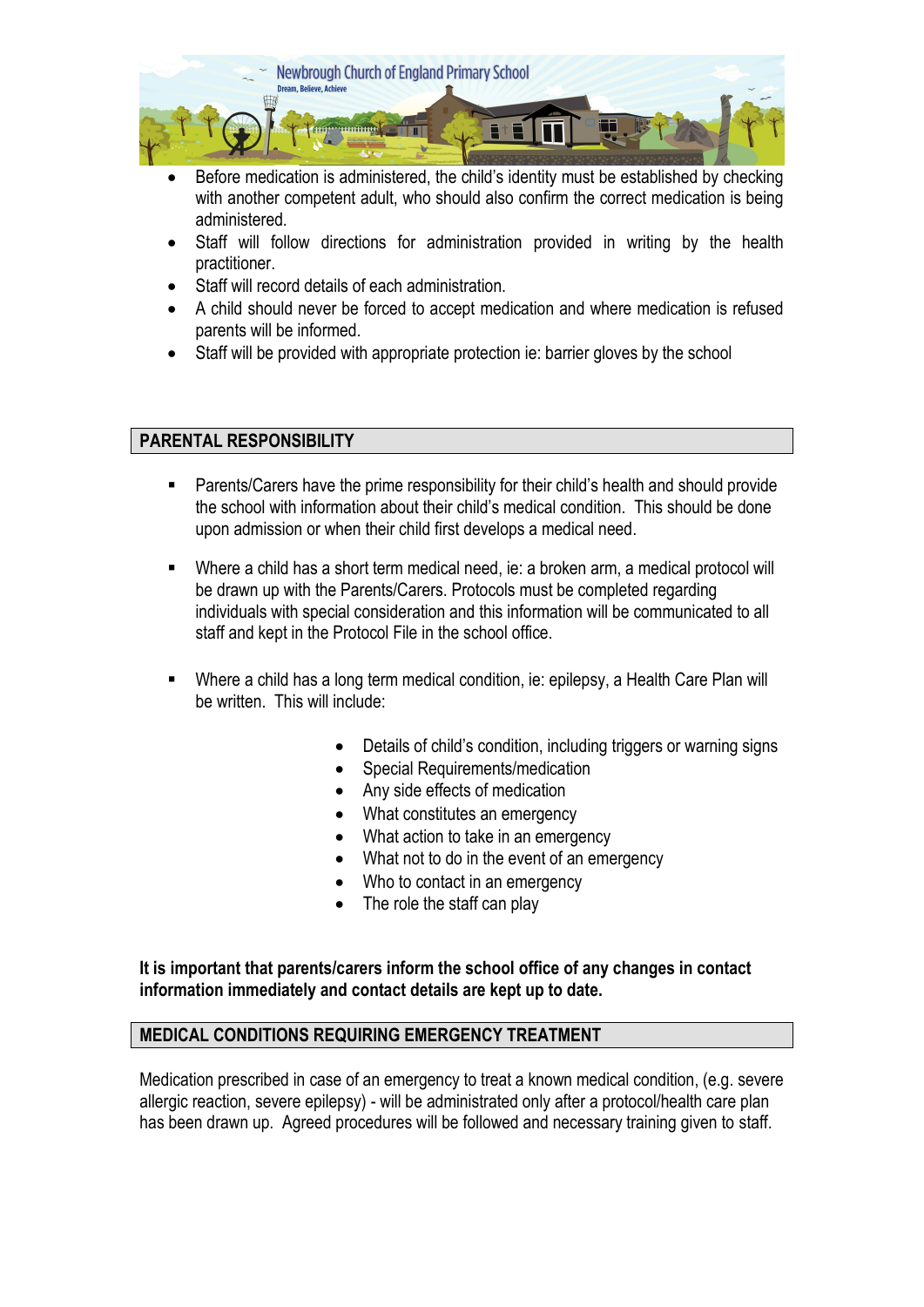

When children are unwell the best place for them is at home. Occasionally a doctor regards a child fit to return to school provided a prescribed medicine is taken at midday. There are also children with long-term illness who can only attend school if medication is either given during the school day or is available in an emergency.

As we do not want to deprive any child of the opportunity to attend school therefore we will discharge our 'in loco parentis' duty of care.

No medication will be administered without written permission from the parents/carers. A request for Medicines to be Administered Form must be completed before medicine can be administered by staff. These are available from the school office.

**Staff members are not legally required to administer medicines or to supervise a pupil when taking medicine. This is a voluntary role. Staff members at Newbrough C of E Primary School are willing to administer prescribed medication only.**

## **PRESCRIBED MEDICINES**

- Medicines should only be taken into school where it would be detrimental to a child's health if the medicine were not administered during the school day ie to be taken 4 times a day.
- In line with the Medicines Act 1968: Newbrough C of E Primary School will only accept medicines that have been prescribed by a doctor, dentist nurse prescriber or pharmacist prescriber.
- Medicines should always be provided in the original container as dispensed by a pharmacist and include the prescribers instructions for administration.
- Any changes to prescriber's instructions will need a letter or email from the prescriber.
- **Staff will not accept medicines that have been taken out of the original container or make changes to dosages on parental instruction.**
- Medicines will be stored in a locked cabinet during the day or a fridge where necessary.
- A record will be made of when the medicine was dispensed
- Medicines must be handed to appropriate staff by the parent not brought into school by the child.
- Parent/Carer should make arrangements to collect the medicine from the school office at the end of the day.
- Medicines containing paracetamol will not be given in school e.g. calpol, disprol.
- A daily record is kept of the amount of medication given/taken.
- If a child refuses to take their medication, no member of staff will force them to do so. Parents will be informed about refusal on the same day.

#### **SELF MEDICATION**

Children may carry and administer (where appropriate) their own inhalers.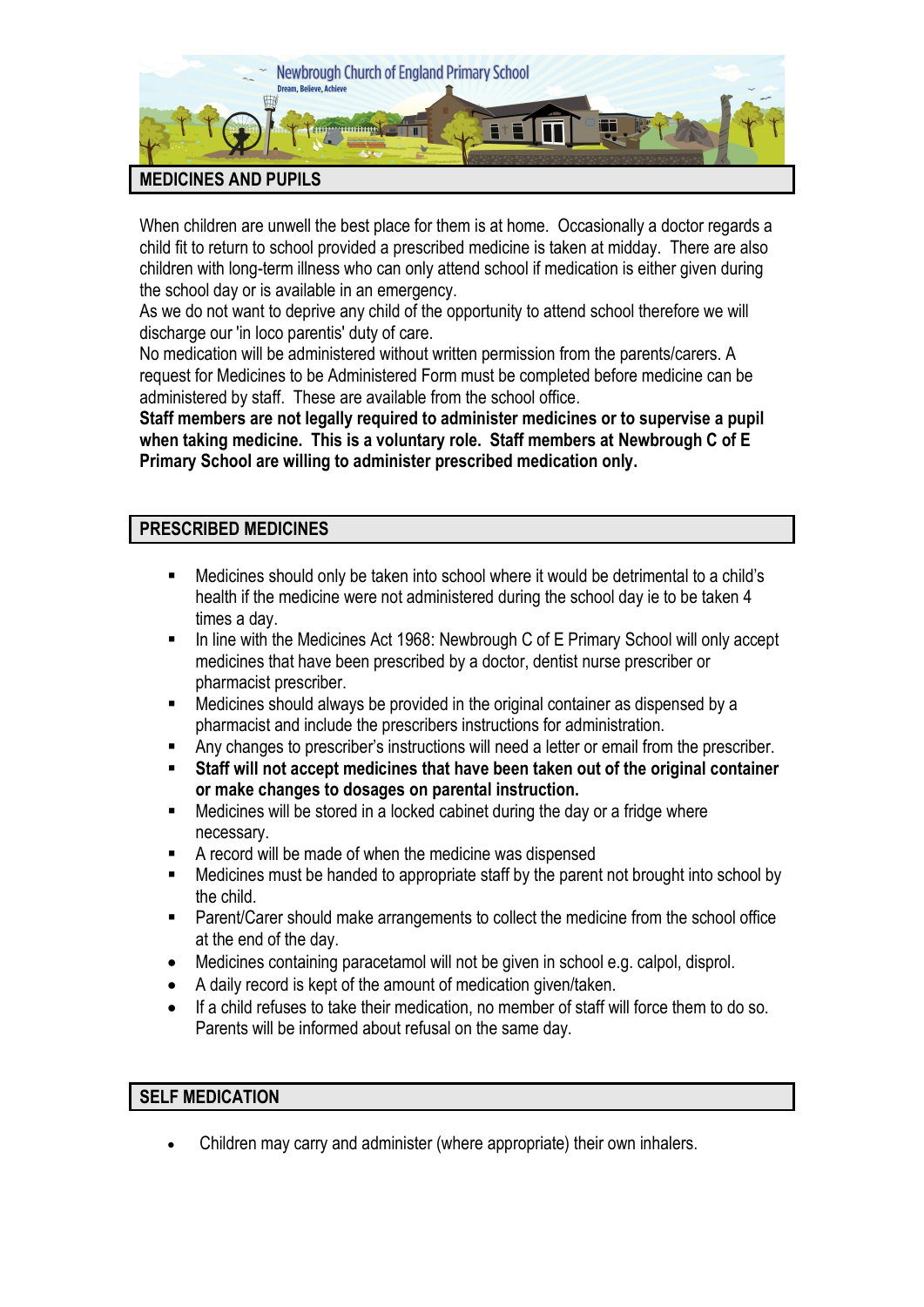

- A request for self-medication form must be completed by the parent and the child should be taught the importance of not sharing medication with other children.
- Children who need to apply creams for skin conditions will be encouraged to apply their own cream.
- If a member of staff needs to apply cream they should wear barrier gloves to stop cross contamination

## **SUNSCREEN CREAM**

- Parents are encouraged to provide a hat and sunscreen cream for children during the summer months
- High factor sunscreens are available which are long lasting and will provide protection for children through the lunch period even when administered in the morning. Children may bring sunscreen to school for self-administration.
- Children are encouraged to bring a water bottle to school every day but particularly in the summer months. They should be filled with water only.

# **EDUCATIONAL, RESIDENTIAL AND SPORTING ACTIVITIES**

- In line with our SEN and Equality Policies/Statements we will make reasonable adjustments to enable children with medical needs to participate fully and safely on visits. A protocol and risk assessment may need to be completed.
- Staff supervising visits will be aware of any medical needs and any medication needed will be taken on the visit.
- Staff will consider any reasonable adjustments and undertake any additional safety measures or risk assessments so that the needs of a pupil with a medical condition are included.
- If staff are concerned about whether they can provide for a child's safety, or the safety of other children on a visit, they will seek parental views and medical advice from the School nurse or the child's doctor.
- It is the parents' responsibility to ensure that the teacher is aware of any medication issues prior to a trip.

#### **When your child is unwell, it can be hard deciding whether to keep them off school. A few simple guidelines can help.** The following information is from Live Well – NHS Choices

Not every illness needs to keep your child from school. If you keep your child away from school, be sure to inform the school on the first day of their absence.

Use common sense when deciding whether or not your child is too ill to attend school. Ask yourself the following questions.

 Is your child well enough to do the activities of the school day? If not, keep your child at home.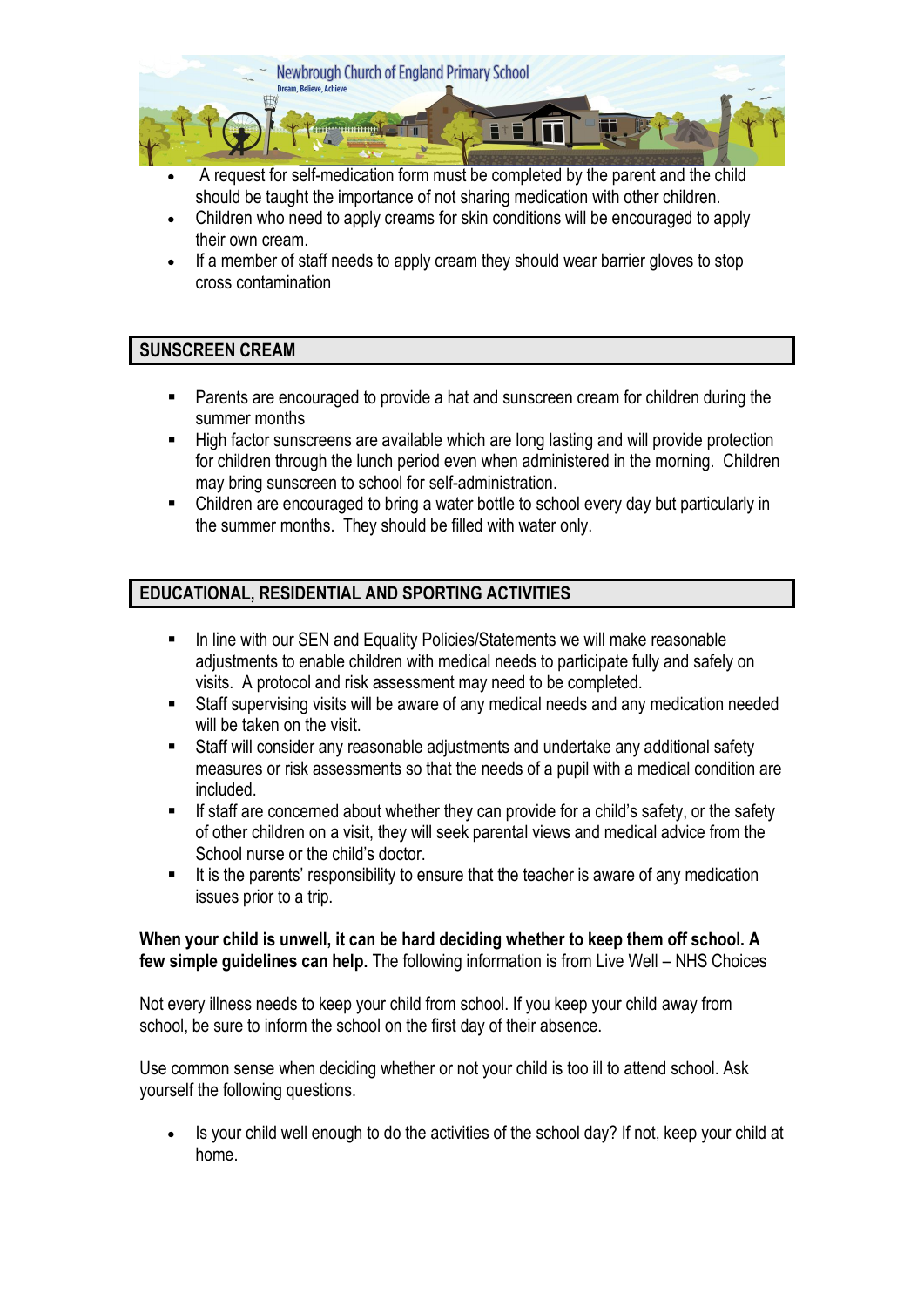

- Does your child have a condition that could be passed on to other children or school staff? If so, keep your child at home.
- Would you take a day off work if you had this condition? If so, keep your child at home.

#### **Common conditions**

If your child is ill, it's likely to be due to one of a few minor health conditions.

Whether you send your child to school will depend on how severe you think the illness is. This guidance can help you make that judgment.

Remember: if you're concerned about your child's health, consult a health professional.

- Cough and cold. A child with a minor cough or cold may attend school. If the cold is accompanied by a raised temperature, shivers or drowsiness, the child should stay off school, visit the GP and return to school 24 hours after they start to feel better. If your child has a more severe and long-lasting cough, consult your GP. They can give guidance on whether the child should stay off school.
- Raised temperature. If your child has a raised temperature, they shouldn't attend school. They can return 24 hours after they start to feel better.
- Rash. Rashes can be the first sign of many infectious illnesses, such as chickenpox and measles. Children with these conditions shouldn't attend school. If your child has a rash, check with your GP or practice nurse before sending them to school.
- Headache. A child with a minor headache doesn't usually need to be kept off school. If the headache is more severe or is accompanied by other symptoms, such as raised temperature or drowsiness, then keep the child off school and consult your GP.
- Vomiting and diarrhoea. Children with these conditions should be kept off school. They can return 48 hours after their symptoms disappear. Most cases of vomiting or diarrhoea get better without treatment, but if symptoms persist, consult your GP.
- Sore throat. A sore throat alone doesn't have to keep a child from school. If it's accompanied by a raised temperature, the child should stay at home.

#### **Tell the school**

It's important to inform the school if your child is going to be absent. On the first day of your child's illness, telephone the school to tell them that your child will be staying at home. The school may ask about the nature of the illness and how long you expect the absence to last.

If it becomes clear that your child will be away for longer than expected, phone the school as soon as possible to explain this.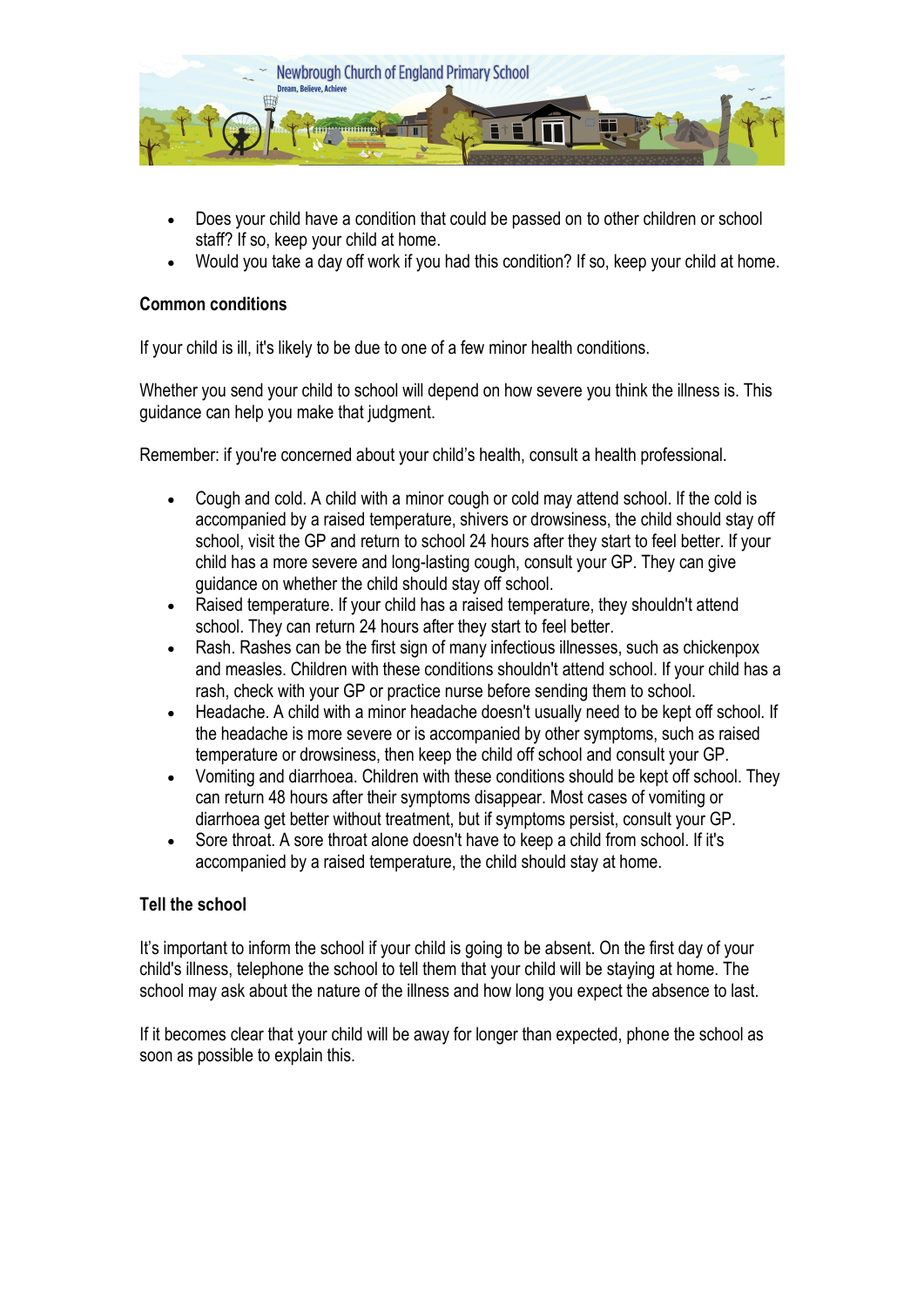

#### **Legal Framework**

#### Medicines Act 1968

- No child should be given medicines without the consent of their parents/carers.
- Anyone may administer a prescribed medicine, with written consent, to a third party, so long as it is in accordance with the prescriber's instructions.
- A medicine may only be administered by a school or setting to the child for whom it has been prescribed, labelled and supplied.
- No one but the prescriber may vary the dose or directions for administering of the medicine. In those rare cases where the dose may vary regularly, printed dose schedules should be available from the relevant health professional.
- Medicines should be stored securely unless it has been agreed that the child keeps and administers the medication themselves e.g. inhaler.
- Records of medicines being administered should be maintained and monitored

#### Misuse of Drugs Act 1971

This is of relevance to schools and settings where a child has been prescribed a controlled drug that they may legally have in their possession e.g. methylpridate (Ritalin). It allows for staff to administer controlled drugs in such circumstances in accordance with the prescriber's instructions.

#### Health & Safety at Work Act 1974/Management of HSAWA Regulations 1999

Employers of staff in schools must do all that is reasonably practicable to ensure the health, safety and welfare of employees. The employer must also make sure that others such as children and visitors are not put at risk.

Most schools will, at some time, have children on role with medical needs requiring medication. In some cases, children with medical needs may be more at risk than other children (e.g. during school trips) and staff may need to take additional steps to safeguard the health & safety of such children.

Individual procedures and risk assessments for identified children will be required in some cases.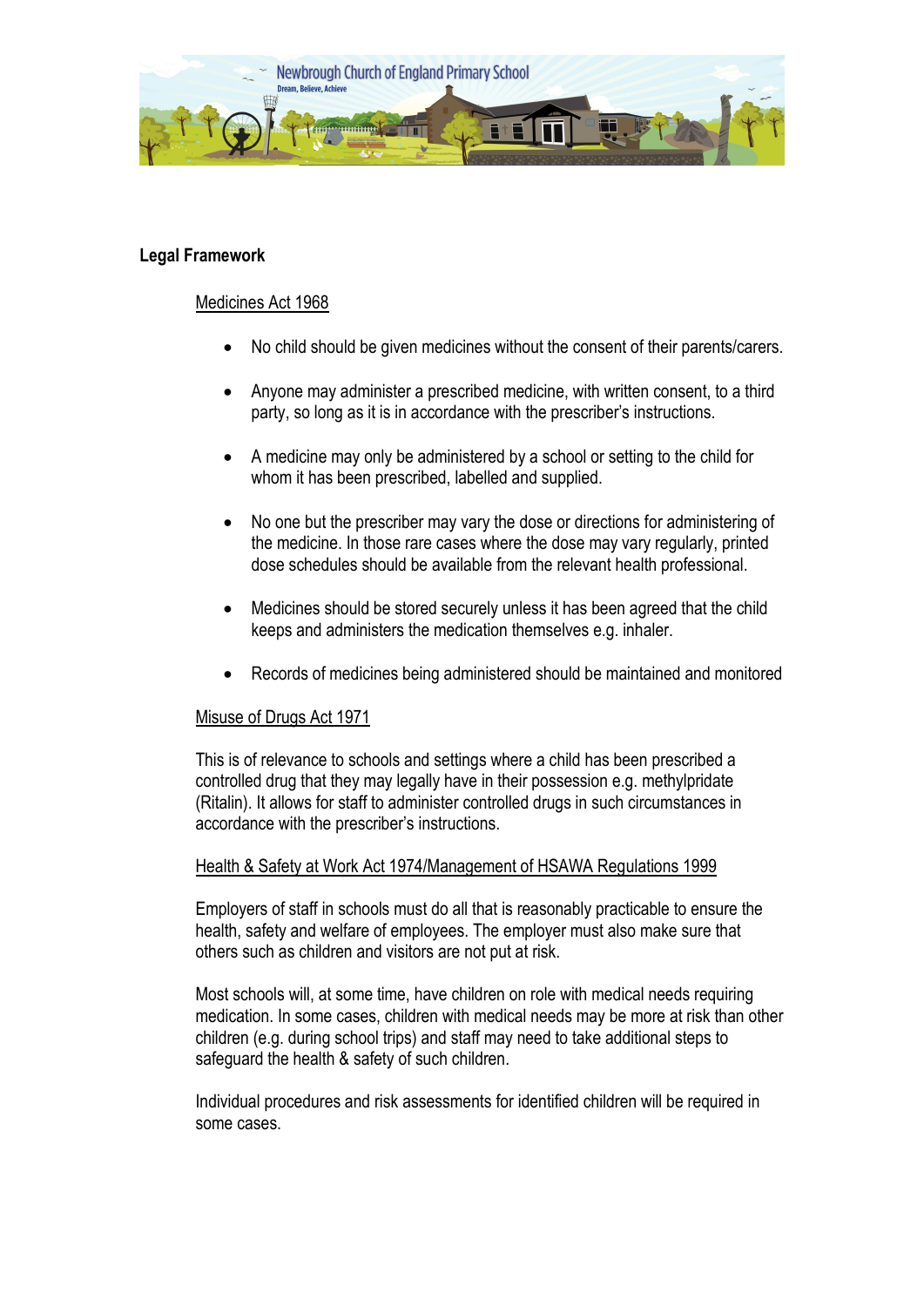

# Care Standards Act 2000

The national standards for under 8's day care require that the registered person in an early years setting has:

- a clear policy regarding the administration of medicines, which is understood by all staff and discussed with parents/carers.
- provided staff training specific to the needs of the child concerned

#### Control of Substances Hazardous to Health Regulations 2002

This piece of legislation places a specific requirement on employers to control exposure to hazardous substances to protect employees and others (e.g. pupils). As some medicines may be harmful to anyone for whom they are not prescribed schools are required to ensure risks to the health of staff, children and others are properly controlled.

#### Statutory Framework for Early Years Foundation Stage 2007

This legislation places a statutory duty on early year's providers to promote good health of children and take necessary steps to prevent the spread of infection and take appropriate action when they are ill. Specific actions include:

- Providers must implement an effective policy on administering medicines. The policy must include effective management systems to support individual children with medical needs.
- Providers must keep written records of all medicines administered to children, and inform parents of these records.
- Providers must obtain prior written permission for each and every medicine from parents before any medication is given.
- Providers must ensure medicines are stored strictly in accordance with product instructions and in the original container in which dispensed.

#### Equality Act 2010

This piece of legislation has attempted to encompass under one document the requirement not to discriminate against pupils who are deemed disabled.

The implications of the act are:

- Schools must not treat a disabled pupil less favourably, simply because that pupil is disabled. Such actions are discriminatory under any circumstances
- Schools must not do something which applies to all pupils, but which is more likely to have an adverse effect on disabled pupils (e.g. a refusal to administer medication.)